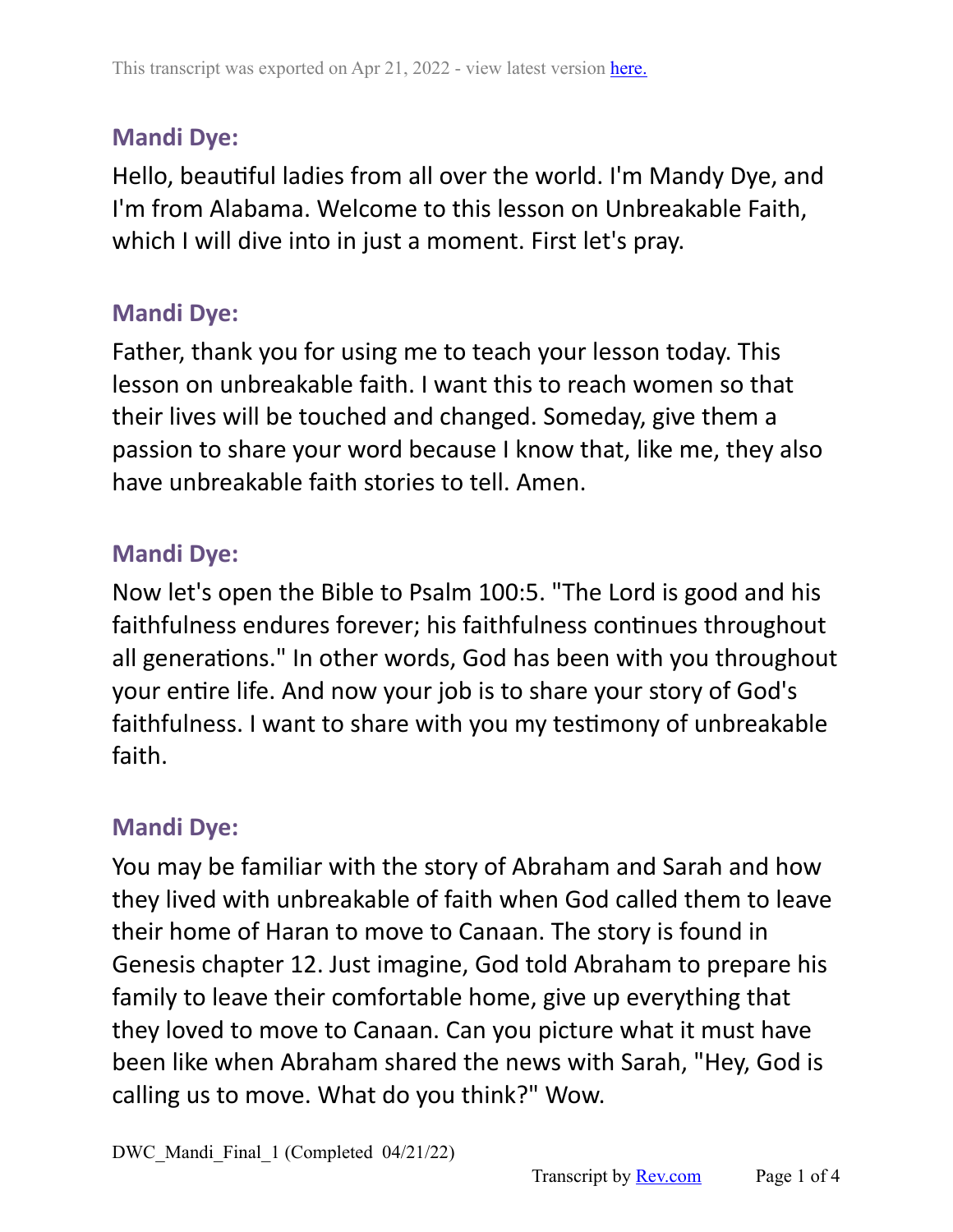This story feels like what has happened to my family. In 2015, my family was called by God to move. I feel a real kinship with Sarah because I didn't want to leave my home. I didn't want to leave behind the place where I'd spent 40 years of my life, my friends, my family, the church where we had served. It was a very difficult decision to accept God's will for us to move, not knowing what the future would look like. Took much prayer, a trust in God, and unbreakable faith on this new journey he was calling us to, and obedience.

## **Mandi Dye:**

Let's look at John 13:7, "You don't understand now what I am doing, but someday you will." In my experience of moving to Alabama, I did not know what would happen. I had spent my entire life 40 years living in Kentucky. I'd built a life there with family, friends, work and church. Then I had to move to Alabama with absolutely no idea of what to expect. It took a lot of faith to trust God without asking him to explain why. We all want to ask God, but why? After we arrived in Alabama, I actually went on to move six more times in the past six years. That's a bunch of times. The hardest part of that was that my kids had to change schools. They couldn't be settled in with a group of friends. We had to keep uprooting them, and that was really tough on them. It impacted them emotionally, mentally, and spiritually. And as a parent, I feel that pain for them.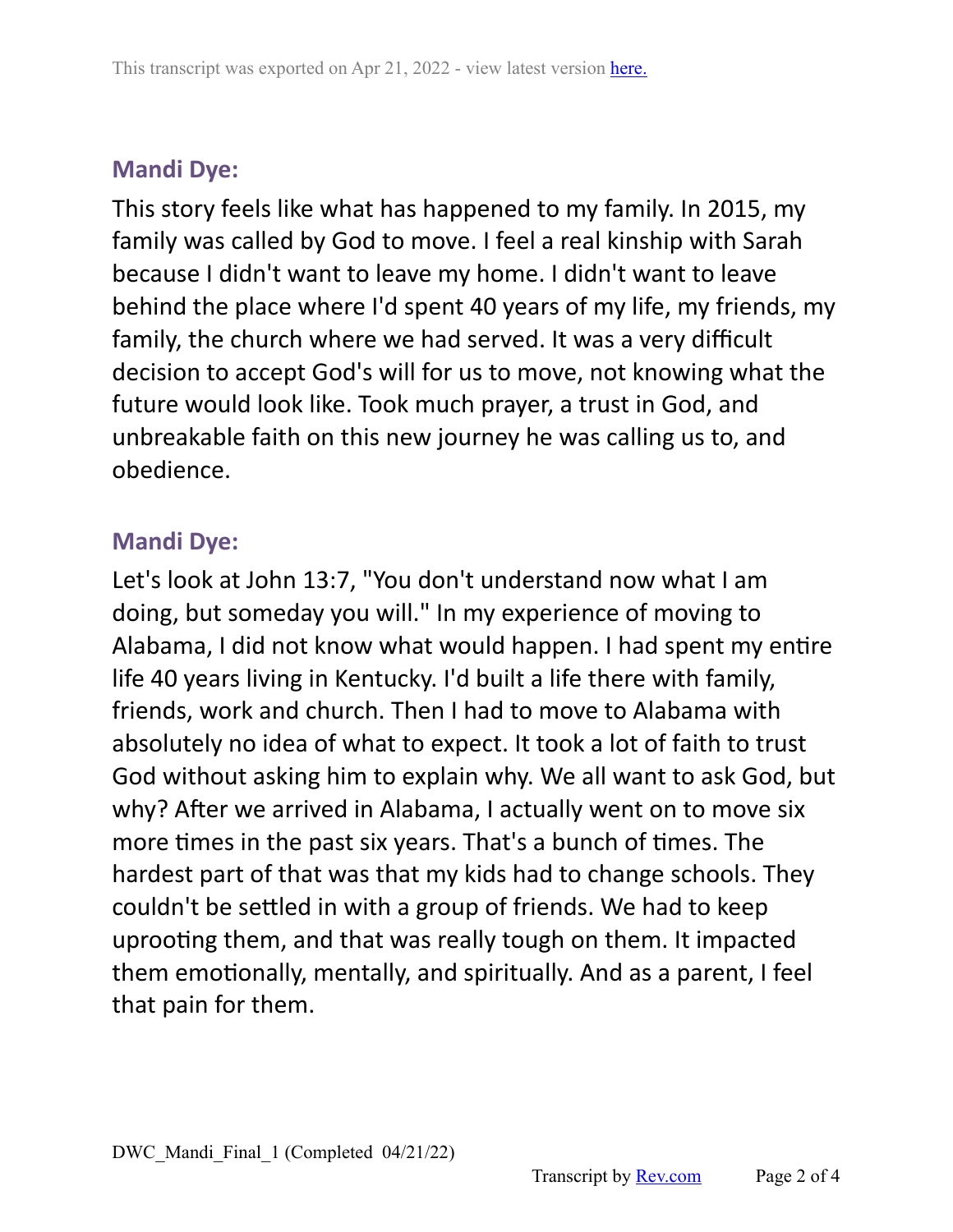When you move to an unknown place, you quickly learn that the place you're going to will be different than the place you've been. It's a new dynamic with new people from all walks of life. That's been God's path for us and has required me to cling to an unbreakable faith, because when I get to that new place, I want to arrive ready. I want to have Scriptures in my heart. You never know how God's plans may change. So you prepare yourself for whatever will come.

### **Mandi Dye:**

You may be wondering if this was hard on my marriage. It definitely was because God told my husband it was time to move and I was not yet okay with that. I was not ready to give up my comfort zone, but I had to pause and reflect. I remember that my husband and I had been praying for two years leading up to that moment. I had to admit my husband was right about this, even though I didn't want to do it. I had to humble myself before God and allow him to use me however he wanted to.

# **Mandi Dye:**

Our marriage has not been perfect. We've had our ups and downs. Sometimes I think God is telling me something, but then he tells my husband something else. Or sometimes he tells my children something even different. So it can be hard to figure it out, but our family is a team. We were in this journey together and we had to have faith in what we couldn't see. And as a family, we prepared ourselves together for each step that was coming up next. And that was powerful.

DWC Mandi Final 1 (Completed 04/21/22)